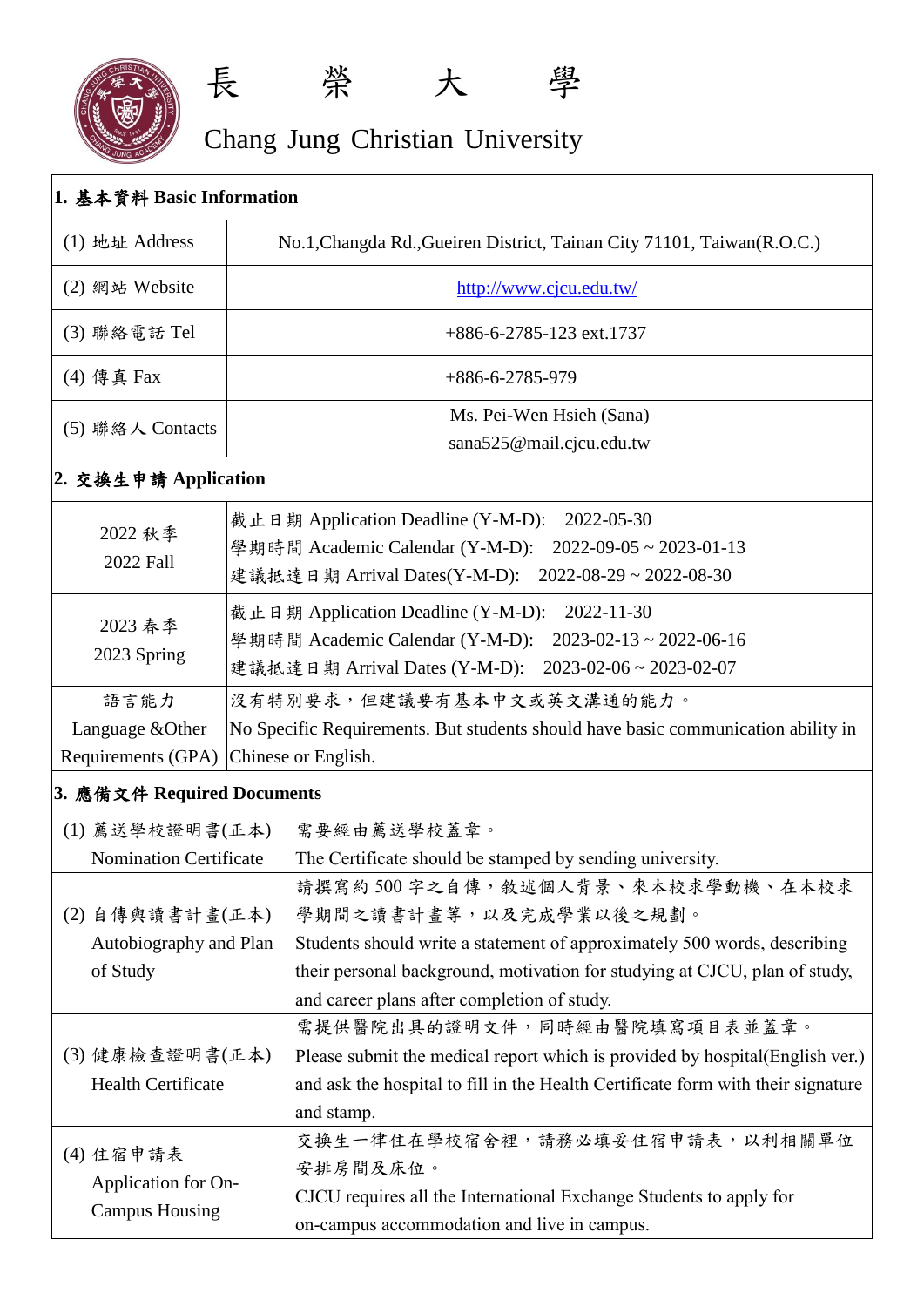|                                                                                          | (5) 歷年成績單(正本)                                                                                        | 請準備在學期間歷年成績單正本。                                                                                     |  |  |
|------------------------------------------------------------------------------------------|------------------------------------------------------------------------------------------------------|-----------------------------------------------------------------------------------------------------|--|--|
|                                                                                          | Transcript                                                                                           | Original Copy of Transcript for All Semesters.                                                      |  |  |
|                                                                                          | (6) 國籍證明(正本)或有效護                                                                                     |                                                                                                     |  |  |
|                                                                                          | 照影本                                                                                                  | 請備妥國籍證明文件正本,或是有效護照影本。                                                                               |  |  |
|                                                                                          |                                                                                                      | Verification of Nationality Original Copy of Verification of Nationality or Copy of Valid Passport  |  |  |
|                                                                                          | or Copy of Valid Passport                                                                            |                                                                                                     |  |  |
| (7) 財力證明                                                                                 |                                                                                                      | 請繳交財力證明正本,金額至少相當於臺幣100,000元。                                                                        |  |  |
|                                                                                          |                                                                                                      | Original Copy of Financial Support issued by bank showing minimum                                   |  |  |
|                                                                                          | <b>Financial Support</b>                                                                             | available funds of NT\$ 100,000.                                                                    |  |  |
|                                                                                          |                                                                                                      | 健康保險證明需包含醫療保險及意外保險,期保險期間必須完整涵蓋                                                                      |  |  |
|                                                                                          | (8) 健康保險證明                                                                                           | 本校就讀期間。                                                                                             |  |  |
|                                                                                          | Proof of health insurance                                                                            | Proof of health insurance, both medical and accident insurance, for the full<br>period of stay.     |  |  |
|                                                                                          |                                                                                                      |                                                                                                     |  |  |
| 4. 課程資訊 Course Information                                                               |                                                                                                      |                                                                                                     |  |  |
|                                                                                          |                                                                                                      | (1) 請至以下網站查看課程資訊 http://eportal.cjcu.edu.tw/Syllabus/Home/CoursesOffered                            |  |  |
|                                                                                          |                                                                                                      | (實際開課之課程,開學後將依據選課人數作調整。)                                                                            |  |  |
|                                                                                          |                                                                                                      | Program & Course Catalog: http://eportal.cjcu.edu.tw/Syllabus/Home/CoursesOffered                   |  |  |
|                                                                                          | (Courses offered are subject to minor changes.)<br>(2) 多數課程以中文授課, 部分課程以英語授課, 交換生可自由選擇大學部課程。          |                                                                                                     |  |  |
|                                                                                          |                                                                                                      |                                                                                                     |  |  |
|                                                                                          |                                                                                                      | Most courses are lectured in Chinese. Exchange students are encouraged to take courses among all of |  |  |
|                                                                                          | our departments.                                                                                     |                                                                                                     |  |  |
|                                                                                          | (3) 學生每學期的修課學分上限為 25 學分, 至少需要選修 6 學分的課程, 相關規定請交換生依據母                                                 |                                                                                                     |  |  |
|                                                                                          | 校規定修課。                                                                                               |                                                                                                     |  |  |
|                                                                                          | A maximum of 25 credits can be taken and <b>a minimum of 6 credits are required</b> in a semester at |                                                                                                     |  |  |
| CJCU. However, exchange students may have to take credits set by their own institutions. |                                                                                                      |                                                                                                     |  |  |
| 5. 宿舍資訊 Student Dorm                                                                     |                                                                                                      |                                                                                                     |  |  |
|                                                                                          |                                                                                                      | ①每學期約臺幣 13,000元,包含水電費及網路費用。另需繳交臺幣 3,000元保證                                                          |  |  |
|                                                                                          |                                                                                                      | 金。保證金將於學期結束時,檢查完房間設施後退還。                                                                            |  |  |
|                                                                                          |                                                                                                      | Around NT\$13,000 per semester plus a deposit of NT\$3,000 per student. The deposit                 |  |  |
|                                                                                          | (1) 宿舍費                                                                                              | will be returned after the check-out examination. Water, electricity and internet charges           |  |  |
|                                                                                          | Price                                                                                                | are included.                                                                                       |  |  |
|                                                                                          |                                                                                                      | ②宿舍費可能會依照所安排的宿舍不同而調整。                                                                               |  |  |
|                                                                                          |                                                                                                      | Dormitory fee may be subject to minor changes.                                                      |  |  |
|                                                                                          |                                                                                                      | ③宿舍房間皆為四人一房,交換生將與本校學生安排住在一起。                                                                        |  |  |
|                                                                                          |                                                                                                      | Exchange students will share their rooms with local students.                                       |  |  |
|                                                                                          |                                                                                                      | ①長榮大學校園內有一處學生餐廳、一間咖啡館、兩間便利商店及兩個戶外攤販。                                                                |  |  |
|                                                                                          |                                                                                                      | There are 1 cafeteria, 1 coffee shop, 2 convenient stores, 2 food stands on campus.                 |  |  |
|                                                                                          | (2) 餐飲費                                                                                              | ②校區周邊有各式餐廳、咖啡店、攤販等供學生選擇。                                                                            |  |  |
|                                                                                          | Meals                                                                                                | Restaurants, cafes and food stands can also be found off campus.                                    |  |  |
|                                                                                          |                                                                                                      | ③每一餐的費用約臺幣 80 元,一天三餐費用約臺幣 300 元。                                                                    |  |  |
|                                                                                          |                                                                                                      | Average cost is NT\$80 for a meal. Approximately NT\$300 for three meals a day.                     |  |  |